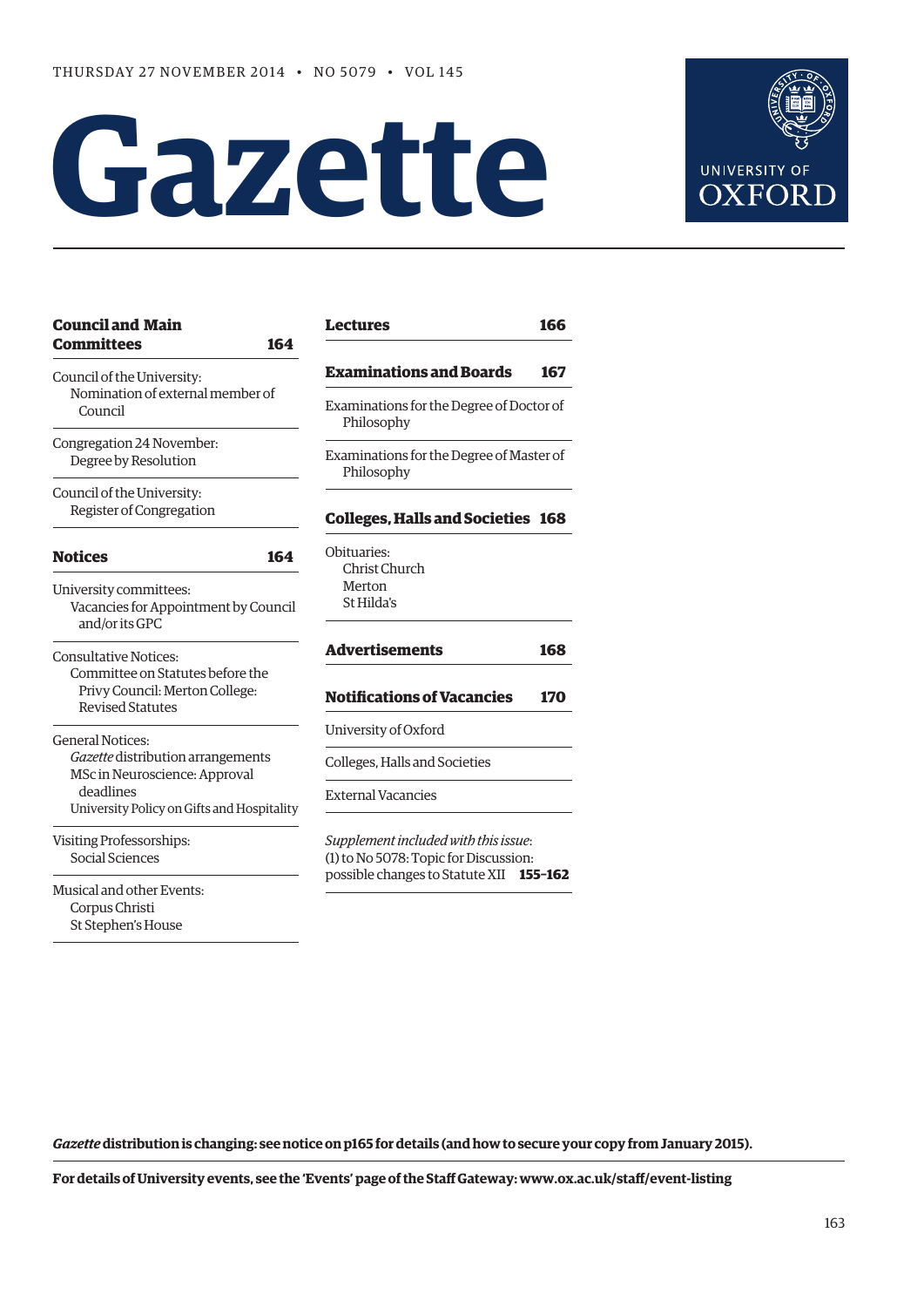# <span id="page-1-0"></span>Council and Main **Committees**

## Notices

#### **Council of the University**

#### **Nomination of external member of Council**

Under regulation 9.3 of Congregation Regulations 2 of 2002, the nomination below shall be deemed to be approved unless not later than **4pm on Thursday, 27 November**, the Registrar has received from not fewer than 20 members of Congregation a written request for a postal ballot to be taken in respect of that nomination.

#### **Approval of nomination of the Right Honourable Lord Drayson as an external member of Council**

The nomination by Council, under the provisions of section 4 (7)–(10) of Statute VI, of the Right Honourable Lord Drayson as a member of Council for four years from Michaelmas term 2014, is submitted for approval.

#### *Note on the nominated external member of Council*

The Right Honourable Lord Drayson (Paul Drayson) graduated in Production Engineering (Aston University, 1982) and has a PhD in Robotics (Aston University, 1985). His early career was with BL Technology and Trebor Group as a Development Engineer. He then began his career as a science entrepreneur, founding Lambourn Food Company in 1987, leading its management buyout in 1989 and founding Genisys Development in 1991. In 1993 he co-founded and was Chairman and CEO of PowderJect, an Oxford University spin-out company that he led over ten years until the sale of the company in 2003. He was appointed to the House of Lords in 2004, was Parliamentary Under Secretary of State for Defence Equipment and Support and Minister of State for Business and Regulatory Reform from 2005–7 and was Minister of State for Science and Innovation from 2008–10. He has been a member of the Privy Council since 2008. In 2007 he co-founded Drayson Racing Technologies LLP, a motorsport research and development business based near Oxford airport, and he is currently Managing Partner. He has considerable motor racing

experience including racing twice in the Le Mans 24-Hours. Lord Drayson was Science Entrepreneur in Residence at the Saïd Business School from 2003–5. He has been a member of the Advisory Board at Isis Innovation, Chairman of Oxford Children's Hospital Appeal and since 2010 has been President of the Motorsports Industry Association. He is a Fellow of the Royal Academy of Engineering. Lord Drayson has been a member of Council since Hilary term 2014.

#### **Congregation** 24 November

#### **Degree by Resolution**

*This content has been removed as it contains personal information protected under the Data Protection Act.*

#### **Council of the University**

#### **Register of Congregation**

Mr Vice-Chancellor reports that the following names have been added to the Register of Congregation:

Baldwin, T, Worcester Brook, F A, Linacre Hadjinicolaou, A, Merton Little, T M S, All Souls McMahan, J A, Corpus Christi Shabani-Jadidi, P, Faculty of Oriental **Studies** van Hecke, OLH, St Hugh's

#### **University committees**

#### **Vacancies for Appointment by Council and/or its GPC**

Council's General Purposes Committee (GPC) invites members of the University (subject to eligibility) to submit expressions of interest in relation to the following vacancies to which it or Council appoints.

Expressions of interest must be received by [the Council Secretariat \(shirley.mulvihill@](mailto:shirley.mulvihill@admin.ox.ac.uk) admin.ox.ac.uk) by **4pm on 27 November**.

Any eligible person who wishes to have his or her name put forward for consideration is encouraged to speak with his or her head of division or head of house, and/or with the relevant committee members or officers to obtain more information about the role, prior to submitting an expression of interest. Expressions received from individuals will be collated by the Council Secretariat with those names received through other routes (such as via heads of division, heads of house or committee officers directly). All names will then be reviewed by the Registrar and Vice-Chancellor prior to being forwarded to GPC and/or Council for consideration as the appointing bodies for these committees.

The purpose of this invitation is to broaden the pool of potential candidates brought to the attention of the appointing body. The names put to the appointing body are only suggestions. It should be noted that the appointing body remains free to take its own decision, irrespective of any names received through this route. In particular, to support the commitments made by the University under its equality scheme, the appointing body will take into consideration the overall balance of membership on the body concerned, with reference to the appropriate representation of ethnicity, disability, age and gender.

#### Research Committee

A person appointed by Council from the divisions (*vice* Professor J A Noble, MPLS) to serve from MT 2015 until MT 2018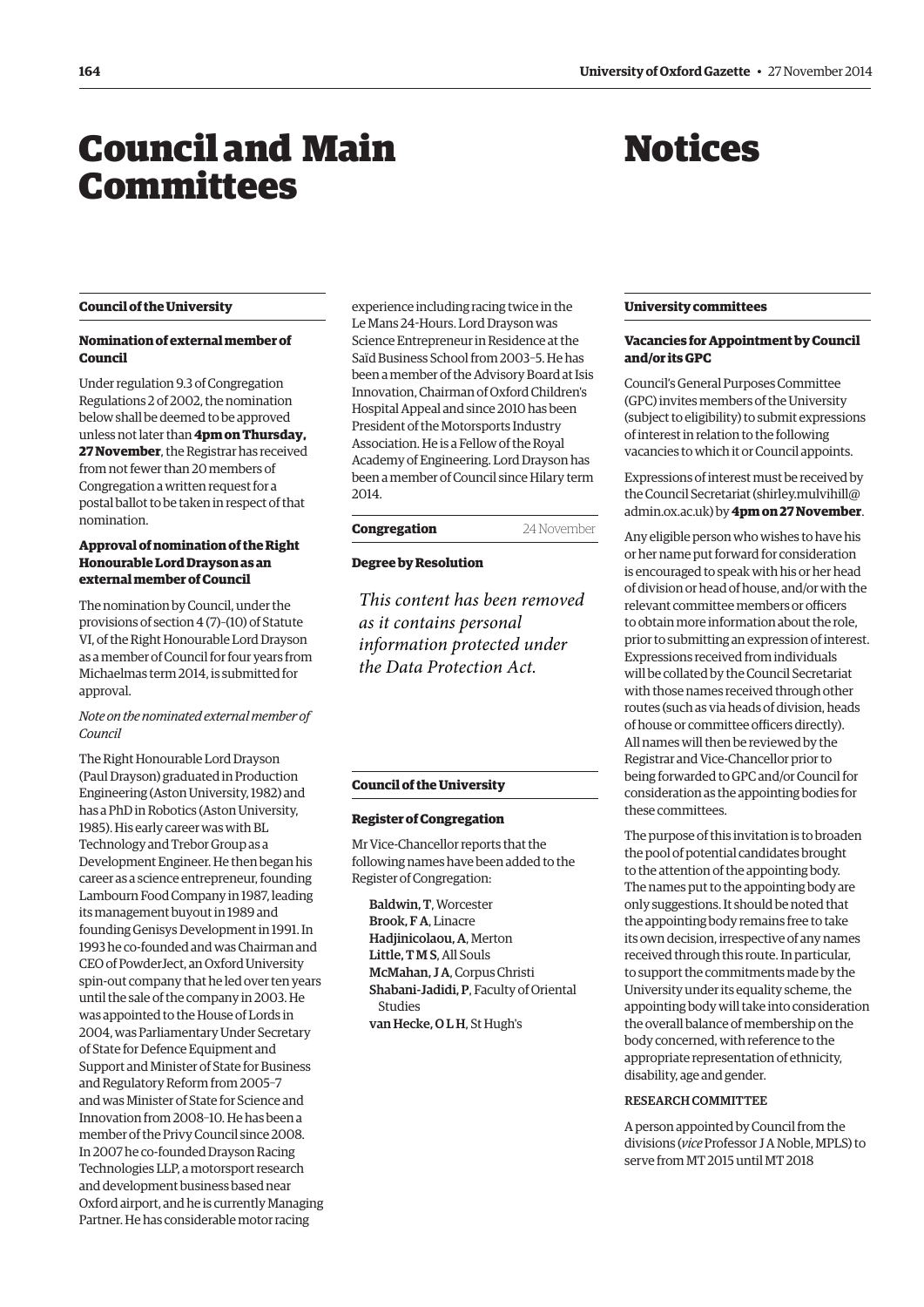#### <span id="page-2-0"></span>*Further information*:

*Remit*[: www.admin.ox.ac.uk/statutes/](www.admin.ox.ac.uk/statutes/regulations/520-122z.shtml) regulations/520-122z.shtml *Current Membership*: https://www1. [admin.ox.ac.uk/councilsec/governance/](https://www1.admin.ox.ac.uk/councilsec/governance/committees/committeemembership/researchcommitteemembership) committees/committeemembership/ researchcommitteemembership *Contact*: gillian.rendle@admin.ox.ac.uk

#### Central University Research Ethics Committee (CUREC)

Two members appointed to ensure appropriate representation of areas of research involving human participants or personal data: one (*vice* Professor O J Braddick) to serve from MT 2015 until MT 2019, and one (*vice* Professor C C Hood) to serve with immediate effect until MT 2018

#### *Further information*:

*Remit*[: www.admin.ox.ac.uk/statutes/](www.admin.ox.ac.uk/statutes/regulations/520-122e.shtml) regulations/520-122e.shtml *Current Membership*: https:// www1.admin.ox.ac.uk/councilsec/ governance/committees/committee [membership/centraluniversityresearch](www1.admin.ox.ac.uk/councilsec/governance/committees/committeemembership/centraluniversityresearchethicscommitteemembership)  ethicscommittee membership *Contact*: curec@admin.ox.ac.uk

#### STUDENT DISCIPLINARY PANEL

Two members (*vice* Dr T C Buchanan and Dr E J Garnett) to serve from MT 2015 until MT 2018

#### *Further information*:

*Remit*: www.admin.ox.ac.uk/ [statutes/352-051a.shtml#\\_Toc28142345](www.admin.ox.ac.uk/statutes/352-051a.shtml#_Toc28142345)  *Current Membership*: available upon request to the Secretary *Contact*: sian.griffiths@admin.ox.ac.uk

#### University Club Management **COMMITTEE**

Three members: two (*vice* Dr B W Byrne and Ms M J Parrott) to serve with immediate effect until MT 2017, and one (*vice* Mr J Silk) to serve from MT 2015 until MT 2018

#### *Further information*:

*Remit*: www.admin.ox.ac.uk/ [statutes/regulations/181-084.shtml#\\_](www.admin.ox.ac.uk/statutes/regulations/181-084.shtml#_Toc86825838) Toc86825838 *Current Membership*: available upon request to the Secretary *Contact*: jon.roycroft@sport.ox.ac.uk

#### Visitorsof the Oxford University Museum of Natural History

A person appointed by Council (*vice* Professor J Michie) to serve from MT 2015 until MT 2018

#### *Further information*:

*Remit*[: www.admin.ox.ac.uk/statutes/](www.admin.ox.ac.uk/statutes/regulations/527-122.shtml) regulations/527-122.shtml *Current Membership*: available upon request to the Secretary *Contact*: paul.smith@oum.ox.ac.uk

#### **Consultative Notices**

#### **Committee on Statutes before the Privy Council**

#### MERTON COLLEGE: REVISED STATUTES

The Committee on Statutes before the Privy Council, acting under authority delegated to it by Council, is minded to give consent on behalf of the University to the revised statutes of Merton College, approved by the Governing Body on 5 November 2014, in so far as such consent is required by section 7 (2) of the Universities of Oxford and Cambridge Act, 1923. The consent of the committee to the amendments to the statutes will be effective 11 days after publication of this notice unless written notice of a resolution, signed by at least 20 members of Congregation, calling upon Council to withhold that consent, has been given to the Registrar by **noon on Monday, 8 December**.

The revised statutes constitute a comprehensive revision and modification of the previous statutes to remove obsolete, superfluous and superseded material. The revisions also include the following changes: (i) the addition of new provisions governing the custody of the college seal, remuneration of trustees, reimbursement of trustee expenses, services provided by trustees and the management of conflicts of interest; (ii) the procedures for appointing a Warden and the terms of appointment have been simplified to allow for greater flexibility; (iii) definitions of classes of Fellows have been clarified and extended to allow *inter alia* for short-term appointment as members of the Governing Body of a small number of 'external' persons who are neither officers of the college nor persons holding posts within the University; (iv) new statutes have been introduced containing details of the circumstances in which a Fellowship must be vacated, including disqualification from serving as a trustee under the Charities Act 2006; (v) the addition of new provisions governing Junior Members; and (v) an amendment to the provisions governing the Visitor to take into account the enactment of the Higher Education Act 2004.

#### **General Notices**

#### *Gazette* **distribution arrangements**

#### PUBLICATION DATES

The final *Gazette*s of Michaelmas term will be published on 4 and 11 December.

The first *Gazette* of Hilary term will be published on 15 January. The usual deadlines will apply.

#### Subscriptions from Hilary term

From the start of Hilary term 2015, we are changing the way in which deliveries of the *Gazette* are managed. This also affects the other publications delivered alongside the *Gazette*.

#### WHAT IS CHANGING?

An opt-in subscription service is now available at www.staffsubs.ox.ac.uk, where any member of University or college staff with an Oxford username (single sign-on account) can:

- opt into receiving email notifications of new online issues of the *Gazette*, *Blueprint*, *Oxford Today*, the *Oxford Magazine* and/or the OUP Annual Report
- opt into deliveries of printed editions of the *Gazette*, *Blueprint*, the *Oxford Magazine* and/or the OUP Annual Report, and choose their preferred delivery address from a list of all college or University buildings.

#### WHAT DO I NEED TO DO?

If you want to receive any print publications from the start of Hilary term, or any email alerts that you haven't already signed up for, you **must** visit www.staffsubs.ox.ac.uk to set your preferences.

#### FURTHER INFORMATION

For further information see the full notice in *Gazette* No 5074, 23 October 2014, and for the answers to frequently asked questions, please see www.ox.ac.uk/gazette/subs.

#### **MSc in Neuroscience**

#### APPROVAL DEADLINES

Essay topics must be approved by the appropriate Module Organiser before the deadlines given below:

- Module A1: Cognitive Neuroscience: 20 March 2015
- Module A2: Learning and Memory: 11 March 2015
- Module B1: Motor Systems: 6 March 2015
- Module B2: Computational Neuroscience: no approval deadline
- Module C1: CNS Development and Plasticity: 13 March 2015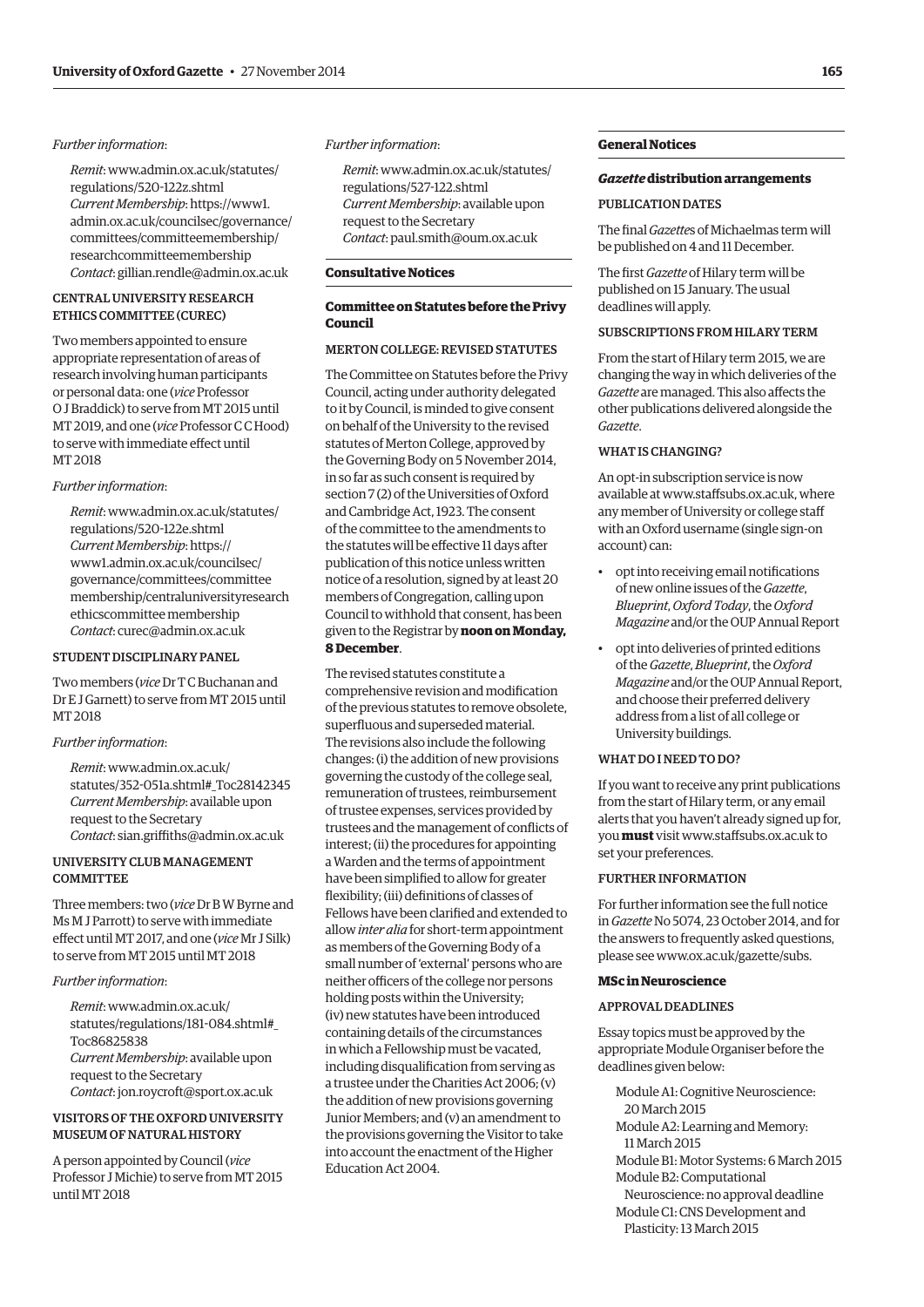#### <span id="page-3-0"></span>Submission deadlines

Essays must be submitted online via WebLearn (unless otherwise noted) by noon (UK time) on the deadlines given below:

- Module A1: Cognitive Neuroscience: 2 April 2015
- Module A2: Learning and Memory: 20 March 2015
- Module B1: Motor Systems: 16 March 2015
- Module B2: Computational Neuroscience: 13 March 2015 (2 hard copies to be submitted to Examination Schools)
- Module C1: CNS Development and Plasticity: 30 March 2015

#### **University Policy on Gifts and Hospitality**

On 14 July 2014, Council approved amendments to the University's Gifts and Hospitality Policy following feedback from departments about the record-keeping requirements of the policy. In summary, Council agreed to raise the threshold for record-keeping in relation to gifts and hospitality received or provided from £100 to £250 (either in a single transaction or cumulatively over any rolling 12-month period), where such gifts and hospitality are directly connected with the University's core activities of teaching and research, and where there is clearly no intention, or appearance, of undue influence. The purpose of the change is to reduce the administrative burden for departments, through relying on the judgement of individual academics, while still maintaining adequate and effective procedures to mitigate the risk of bribery occurring. The revised policy can be viewed at www.admin.ox.ac.uk/ councilsec/compliance/giftshospitality/ [giftshospitalitypolicy \(sections 2.3.1, 3.4.1](www.admin.ox.ac.uk/councilsec/compliance/giftshospitality/giftshospitalitypolicy)  and 4.1.2 have been updated).

#### **Visiting Professorships**

#### **Social Sciences**

#### CONFERMENT OF TITLE

The Social Sciences Division has, on the recommendation of the Blavatnik School of Government, conferred the title of Visiting Professor on Professor Sir Lawrence Freedman with effect from 1 January 2015 to 31 December 2018.

The Social Sciences Division has, on the recommendation of the Blavatnik School of Government, conferred the title of Visiting Professor on Professor Eldar Shafir with effect from 1 January 2015 to 31 December 2018.

#### Reconfermentof Title

The Social Sciences Division has, on the recommendation of the Blavatnik School of Government, reconferred the title of Visiting Professor on Professor Joseph Nye with effect from 1 October 2014 until 30 September 2016.

#### **Musical and other Events**

#### **Corpus Christi**

*Le Rossignol en Amour* (Francis Knights and Joshua Getzler) will perform works for clavichord and baroque flute by C P E Bach at 2.30pm on 13 December in Corpus Christi chapel, to mark the end of the tercentenary year. Free admission with retiring collection.

#### **St Stephen's House**

The following events will be given at 7.30pm at SJE Arts at St John the Evangelist church unless otherwise noted. Information including where to buy tickets: www. [sje-oxford.org/events.html. There are also](http://www.sje-oxford.org/events.html)  two exhibitions in the cloister gallery: photographs 'Words of the Century' by James Symonds and paintings by the late tenor, Robert Tear. Open for viewing on concert nights.

*2 Dec*:Reiko Fujisawa – piano recital. Beethoven's 'Waldstein' sonata, Chopin's 24 Preludes and music by Yoichi Togawa.

*3 Dec*: Simply Gershwin – Viv McLean, piano, and Sarah Gabriel, soprano. Gershwin favourites. Fundraising event; all proceeds to the St John the Evangelist organ restoration fund.

*6 Dec*: ASnowy Night – Commotio. Barber, Bax, Chilcott, Naylor, Poulenc, Byrt, Lloyd, Hakim, Tavener.

*12 Dec*: A Seasonal Celebration: from Advent to Christmas – Oxford Pro Musica Singers. Britten's *A Ceremony of Carols* and advent and Christmas choral music.

*7.45pm, 16 Dec*: Carols and Capers – Maddy Prior and the Carnival Band. Christmas music on renaissance and modern instruments.

*20 Dec*: Christmas Concert by Candlelight – Adderbury Ensemble. Bach, Pachelbel, Corelli, Vivaldi.

*23 Dec*: Handel: *The Messiah* – Orchestra of St John's. Conductor: John Lubbock. OSJ Voices; chorus master: Jeremy Jackson with Louise Wayman, soprano, Tai Oney, counter tenor, Peter Kirk, tenor, and Bozidar Smiljanic, bass.

*10.30pm, 31 Dec*: AStrauss Family New Year – Orchestra of St John's, conductor John Lubbock. Waltzes and polkas from the Strauss family with soprano Sophie Pullen.

### Lectures

#### **Mathematical, Physical and Life Sciences**

#### **Mathematical Institute**

#### Oxford Mathematics Christmas Public Lecture

Andrew Wiles will present the first Oxford Mathematics Christmas Public Lecture at 4pm on 11 December in Lecture Theatre 1, Andrew Wiles Building. Please register by [emailing: christmaslecture@maths.ox.ac.](mailto:christmaslecture@maths.ox.ac.uk) uk.

*Subject*: 'The story of equations'

#### **Institutes, Centres and Museums**

#### **Reuters Institute for the Study of Journalism**

#### Mediaand Politics Seminar

#### *Corrigendum*:

The speaker for the 28 November seminar has been changed to Tim Harford, author, *Financial Times* columnist and Radio 4 presenter.

*Subject*: 'In praise of mess'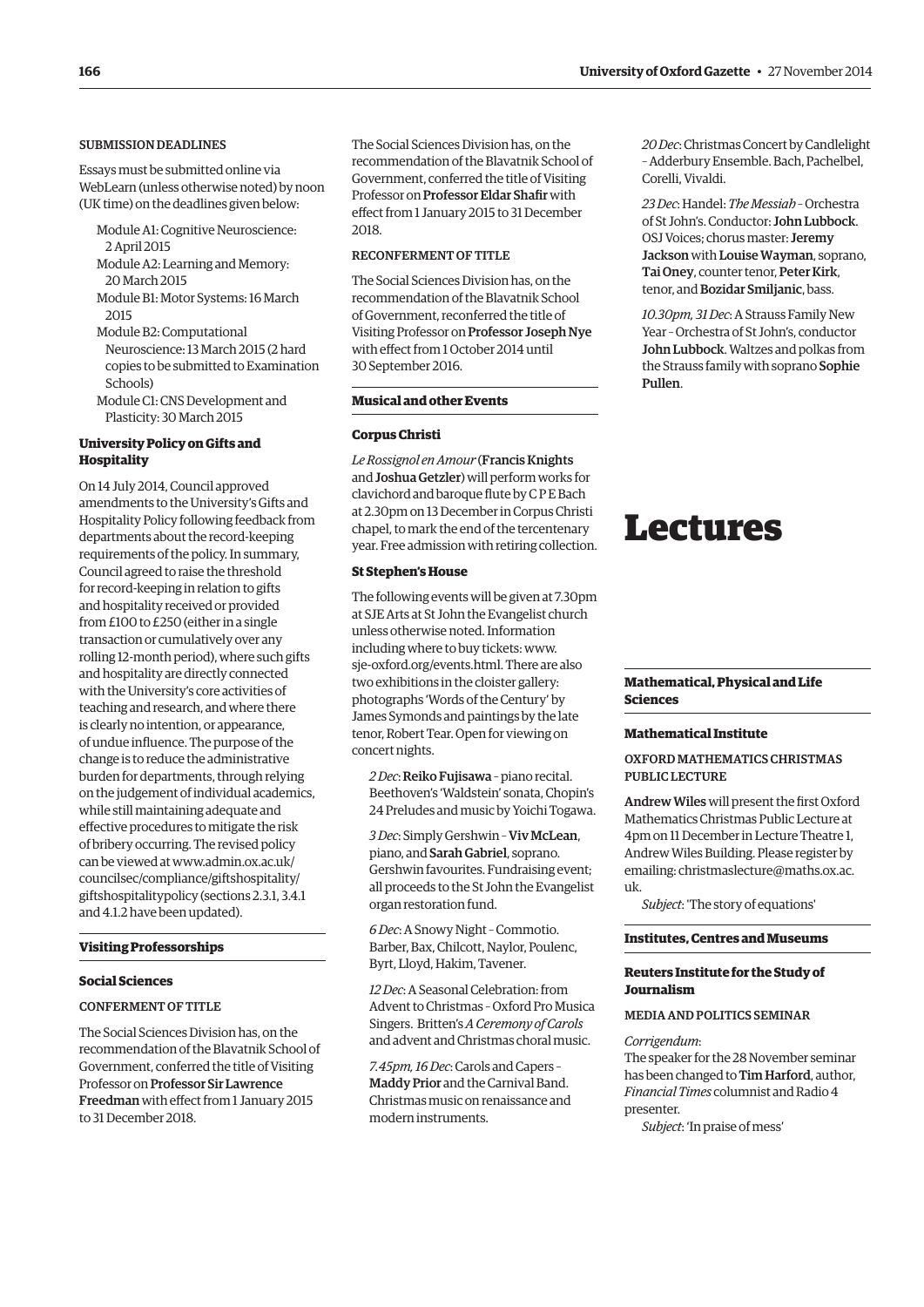# <span id="page-4-0"></span>Examinations and Boards

**Examinations for the Degree of Doctor of Philosophy**

*This content has been removed as it contains personal information protected under the Data Protection Act.*

> **Examinations for the Degree of Master of Philosophy**

*This content has been removed as it contains personal information protected under the Data Protection Act.*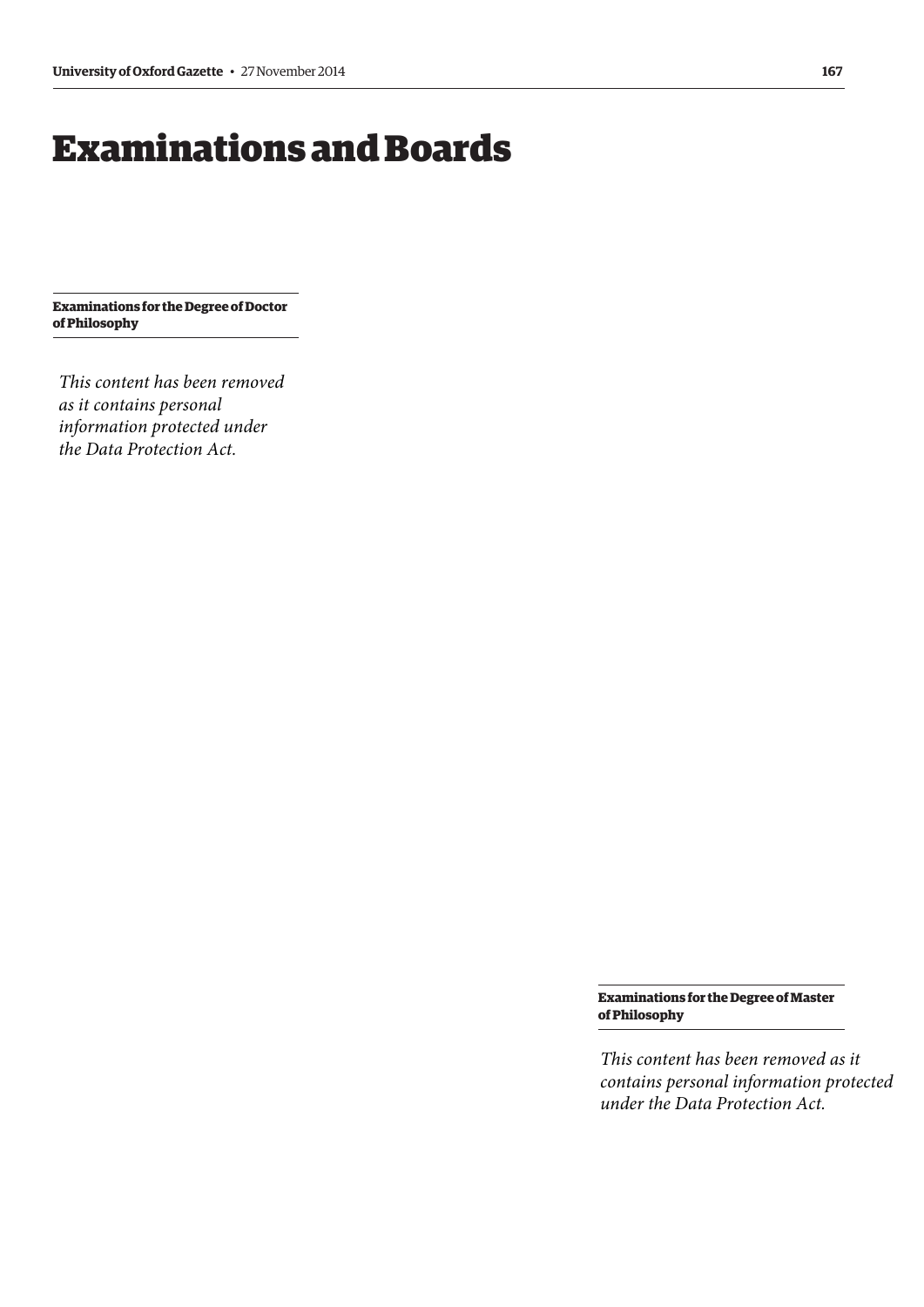# <span id="page-5-0"></span>Colleges, Halls and Societies

#### **Obituaries**

#### **Christ Church**

- Christopher Ingram Bostock, OBE, FCA, 14 October 2014; 1942. Aged 91. Gavin William Brown, FRCO, Hon RAM, 13 August 2014; 1943. Aged 89.
- (Arthur) Graham Down, September 2014; 1952. Aged 85.
- David Charles Egerton Helme, 31 August 2014; 1939. Aged 93.
- Donald Michael Jackson, 24 July 2014; 1954. Aged 79.
- Angus Norman Johnston, CBE, November 2013; 1941. Aged 91. Christopher Walter Edward Kirk-
- Greene, 23 September 2014; 1945. Aged 88.
- George Barber Munroe, 19 August 2014; 1949. Aged 92.
- David Martin Renshaw, 8 September 2014; 1953. Aged 80.
- Sibley Putnam Reppert, JD, 21 August 2014; 1967. Aged 69.

#### **Merton**

James Joseph Louis Greene, 4 November 2014; Rhodes Scholar 1949. Aged 86.

#### **St Hilda's**

Sheila Joan Mayer (*née* Lesser), 12 July 2014; 1934. Aged 98. Jocelyn Margaret Morris, FSA, 12 November 2014; 1940. Aged 97. Nadine Vivienne Vokins (*née*Briggs), 13 November 2014; 1954. Aged 79.

# Advertisements

#### **Advertising enquiries**

*Email*: gazette.ads@admin.ox.ac.uk *Telephone*: 01865 (2)80548 *Web*[: www.ox.ac.uk/gazette/](www.ox.ac.uk/gazette/classifiedadvertising) classifiedadvertising

#### **Deadline**

Advertisements are to be received by **noon on Wednesday** of the week before publication (ie eight days before publication). Advertisements must be submitted online.

#### **Charges**

Commercial advertisers: £30 per insertion of up to 70 words, or £60 per insertion of 71–150 words.

Private advertisers: £20 per insertion of up to 70 words, or £40 per insertion of 71–150 words.

See our website for examples of whether an advertisement is considered commercial [or private: www.ox.ac.uk/gazette/](www.ox.ac.uk/gazette/classifiedadvertising) classifiedadvertising.

#### **Online submission and payment**

Advertisements must be submitted and paid for online, using a credit card or debit card, through a secure website. For details, see www.ox.ac.uk/gazette/classifiedadvertising.

#### **Miscellaneous**

#### *Gazette* **publication arrangements**

**Advertisers are asked to note** that the remaining *Gazette*s of Michaelmas term will be published on 4 and 11 December. Publication for Hilary term will begin on 15 January. The usual deadline will continue to apply (see above).

#### **Craft Courses**

**The perfect creative Christmas present** – a course at Ardington School of Crafts. Gift vouchers available. Treat a friend or drop a heavy hint! Our packed 2015 programme offers 200 inspiring craft courses with leading tutors in beautiful surroundings near Wantage. Courses are 1–3 days, ranging from jewellerymaking to upholstery, leather and textiles, all held in our well-equipped workshops. Discover why people keep coming back to Ardington School of Crafts. See: www. [ardingtonschoolofcrafts.com. Tel: 01235](www.ardingtonschoolofcrafts.com)  833433.

#### **Drug discovery event**

**Oxford Biotech** warmly invites you to its upcoming event on 'The future of drug discovery: open innovation' to be held at 6pm on Thurs 4 Dec in the Medical Sciences Teaching Centre. Speakers include Prof Andrew Hamilton, Prof Chas Bountra (SGC), Prof Birgitte Andersen (Big Innovation Centre), Dr Mark Whittaker (Evotec), Dr Hitesh Sanganee (AstraZeneca) and Dr Trevor Howe (J&J). More information and free registration: www.oxfordbiotech.org.

#### **Research participants sought**

**Get paid to watch drama!** Six Oxford academics at Magdalen's Calleva Centre are collaborating on a project about audience responses to drama. They need audiences to watch a recent BAFTA-winning 90-minute drama – *Stuart: A Life Backwards* – starring Tom Hardy and Benedict Cumberbatch. If you are interested in participating as an audience member, pl[ease go to www.tinyurl.com/](www.tinyurl.com/calleva1) [calleva1. For queries, contact calleva-drama@](mailto:calleva-drama@magd.ox.ac.uk) magd.ox.ac.uk.

#### **Oxford University Newcomers' Club**

**The Oxford University Newcomers' Club** at the University Club, 11 Mansfield Rd, OX1 3SZ, welcomes the wives, husbands or partners of visiting scholars, of graduate students and of newly appointed academic members of the University. We offer help, advice, information and the opportunity to meet others socially. Informal coffee mornings are held in the club every Wednesday 10.30–12 (excluding the Christmas vacation). Newcomers with children (0–4) meet every Fri in term 10.15–11.45. We have a large programme of events including tours of colleges, museums and other places of interest. Other term-time activities include a book group, informal conversation group, garden group, antiques group, opportunity to explore Oxfordshire and an opportunities [in Oxford group. Visit our website: www.](www.newcomers.ox.ac.uk) newcomers.ox.ac.uk.

#### **Antiques bought and sold**

**Antiques bought and sold**: we are always looking to purchase – and we also sell – 17th– early-20th-century furniture and objets d'art including silver, pictures, library furniture, fireplace-related items, garden stoneware and seating. Contact us at Greenway Antiques,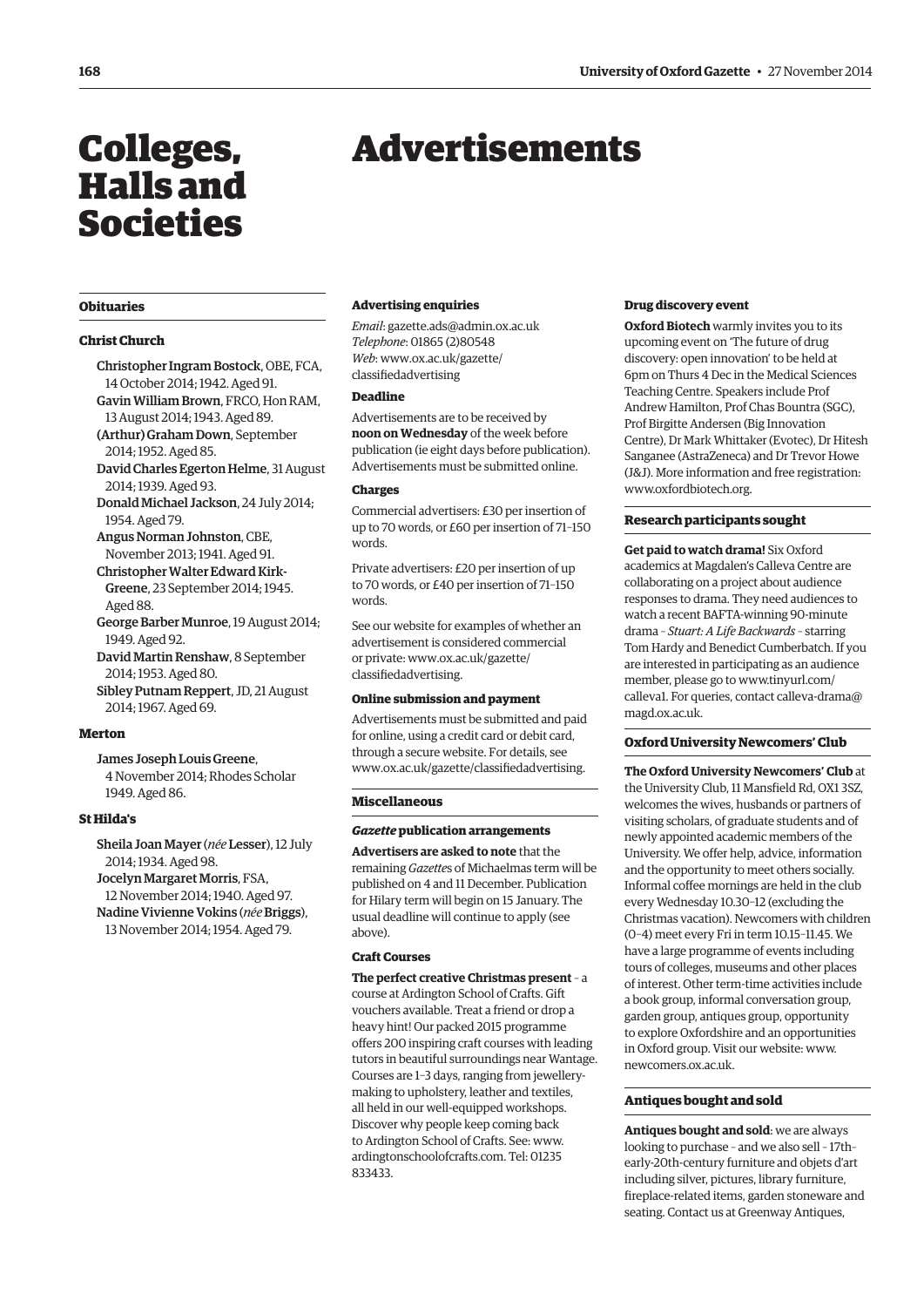90 Corn Street, Witney, Oxon. Open Mon–Fri 9.30–5, Sat 10–5. Tel: 01993 705026. Mobile: 07831 585014[. Email: jean\\_greenway@hotmail.](mailto:jean_greenway@hotmail.com) com. Website: www.greenwayantiques.com.

#### **Restoration and conservation of antique furniture**

**John Hulme** undertakes all aspects of restoration. 30 years' experience. Collection and delivery. For free advice, telephone or write to the Workshop, 11A High St, Chipping Norton, Oxon, OX7 5AD. Tel: 01608 641692.

#### **Sell your unwanted books**

**We buy academic and non-academic used books**. If you are moving office or home, leaving the University or just need more space, we can help. We are most interested in arts, history and social sciences. Good prices paid for large or small collections and we collect from anywhere in the Oxford area. [Please contact Ross on 07720 288774 or bd@](mailto:bd@beadledavies.co.uk) beadledavies.co.uk.

#### **Services offered**

**Big or small, we ship it all**. Plus free pick-up anywhere in Oxford. Also 24-hour photocopying, private mailing addresses (24-hour access and mail forwarding worldwide), binding, fax bureau, colour photocopying, mailing services and much more. Contact or visit Mail Boxes Etc, 266 Banbury Rd, Oxford. Tel: 01865 514655. Fax: [01865 514656. Email: staff@mbesummertown.](mailto:staff@mbesummertown.co.uk) co.uk. Also at 94 London Rd, Oxford. Tel: 01865 741729. Fax: 01865 742431. Email: staff@mbeheadington.co.uk.

**Car/taxi service**. Professional, reliable service for business or pleasure. Superb brand new Seat Alhambra: luxury combined with versatility. Panoramic roof, leather seats, air conditioned, lots of luggage room. Also available: luxury Audi A8 limousine with beige leather seats and air suspension to waft you to your destination in comfort and style. Alhambra prices: Heathrow £75; Eurostar £95; Cambridge £125. For more prices or advice: cliveroberts@talktalk.net. Tel: 01865 778608/07917 566077. Accounts welcome.

**Oxford's low-cost packing and shipping experts**. Lowest price rates guaranteed for University students, staff and departments, plus free boxes and collection for all shipments. Whether clothing, books, computers, fragile laboratory equipment, musical instruments, rowing oars, valuable paintings or other household items, we specialise in custom packing, storage and worldwide delivery by road, sea and air. Pack & Send, 3 Botley Rd, Oxford, OX2 0AA. Tel: 01865 260610. Email: oxford@packsend.co.uk. **Carpenter/joiner**. For bookcases, wardrobes, etc, made on site to your specifications. Portfolio available. Call Rob Guthrie on 01608 677423 (evening) or 07961 444957 (daytime). Email: rob.s.guthrie@gmail.com. Web: www. [robguthrie.co.uk.](www.robguthrie.co.uk)

**Hope Services** is a family-run typesetting company established more than 35 years ago. Based in the heart of Oxfordshire, we specialise in the styling and production of published material. We regularly work on all types of publications including early learning teaching titles; single-author, first-time novels and novellas; academic law books and journals; and social, financial and technical reports. We would be happy to discuss and develop your ideas, and provide you with an individual quote. Please feel free to contact us at Hope Services (Abingdon) Ltd. Tel: 01235 530439. Web: www.hopeservices.co.uk. Email: mark.harvey@hopeservices.co.uk.

#### **Houses to let**

**Large 4-bedroom Victorian house** in St Margaret's Rd, north Oxford. Walking distance to the city centre and University. Available 1 Sept–31 Dec 2015. Would consider swap for apartment in Cambridge MA. For more information email: rachel.hamdi@gmail.com.

**Beautiful Victorian terraced house** for immediate let, in quiet street next to park, south Oxford, 15 mins' walk to centre. Newly renovated 3 floors, with 4 goodsized bedrooms (1 en suite), state-of-the-art kitchen/diner and bathrooms, 2 sitting rooms and good-sized garden. Unfurnished or minimal furnishings. Suitable for family or 2 professionals/academics. Preferably 6-month let. £1,950 pcm (negotiable) plus utilities and [council tax. Email: johnxmacfarlane@gmail.](mailto:johnxmacfarlane@gmail.com) com.

#### **Accommodation offered**

**Scott Fraser** – market leaders for quality Oxfordshire property. Selling or letting, buying or renting, we are here to help. Visit www. [scottfraser.co.uk for more information or call:](www.scottfraser.co.uk)  Oxford sales: 01865 759500; Witney sales: 01993 705507; Headington lettings: 01865 761111; Summertown lettings: 01865 554577; East Oxford and student lettings: 01865 244666; Witney lettings 01993 777909.

**Affordable accommodation available**. Academics, parent or students looking for a nice place to stay. Short- or long-term. B&B or self-catering rooms, which are all personally visited to offer quality accommodation in welcoming private homes in many Oxford locations. B&B from £28/night or £190/wk, all-inclusive. Long-term discount available. TV, free wireless internet, tea/coffee facilities, use of microwave. Linen and towels. For information, tel: 01865 4352[29, email: info@](mailto:info@abodesuk.com)

[abodesuk.com o](mailto:info@abodesuk.com)r visit: [www.abodesofoxford.](www.abodesofoxford.com) com.

**Sunny north Oxford studio apartment** with parking available for short/medium-term lets, ideal for 1 person. Immaculate newly built with French doors opening onto south-facing garden. Wi-Fi/TV provided. Lounge/dining area, fully equipped kitchenette with fridge/ freezer/hob/microwave. Separate access with own hallway including washer/drier, beautiful bathroom with shower. Fresh linen regularly, £60 per night, bills included, minimum 3 nights. £25 surcharge for second person. Email: enquiries@studioflatnorthoxford.com. Tel: 0044 (0)7764 574700.

**Summertown**. Large single room in comfortable family home. Own bathroom, free Wi-Fi. Close to shops, restaurants and buses. Ideal for visiting academic on short stay. £150 pw. B&B possible. Email: williamunderhill@gmail.com.

#### **Self-catering apartments**

**OxfordShortlets** offers a portfolio of highquality, self-catering, short-let properties as an excellent alternative to hotel, guesthouse or bed and breakfast accommodation in Oxford and surrounding villages. Wide selection of quality homes available for short-stay lets from 1 week to several months. OxfordShortlets caters for professional individuals, groups or families visiting Oxford for holiday, business, academic and relocation purposes or for temporary accommodation between homes. Tel: 01865 311696. Fax: 01865 511010. Email: admin@oxfordshortlets.co.uk. Web: www.oxfordshortlets.co.uk.

**Visiting Oxford?** Studio, 1-, 2- and 3-bed properties conveniently located for various colleges and University departments. Available from 1 week to several months. Apartments are serviced, with linen provided and all bills included. Details, location maps and [photos can be found on our website at www.](www.shortletspace.co.uk) shortletspace.co.uk. Contact us by email on stay@shortletspace.co.uk or call us on 01993 811711.

**Shortlet studios**. Available Dec onwards for singles or couples needing clean, quiet, self-catering accommodation for weeks or months. Handy for High St (town, colleges), Cowley Rd (shops, restaurants), University sports ground (gym, pool), Brookes campuses, buses (London, airports, trains, Science Park). Modern, self-contained, fully furnished including cooking and laundry facilities, Wi-Fi, TV/DVD/CD, c/h, cleaning and fresh linen weekly. Off-road parking. Taxes, outgoings included. Christmas/New Year bookings [available. Enquiries: stay@oxfordbythemonth.](mailto:stay@oxfordbythemonth.com) com.